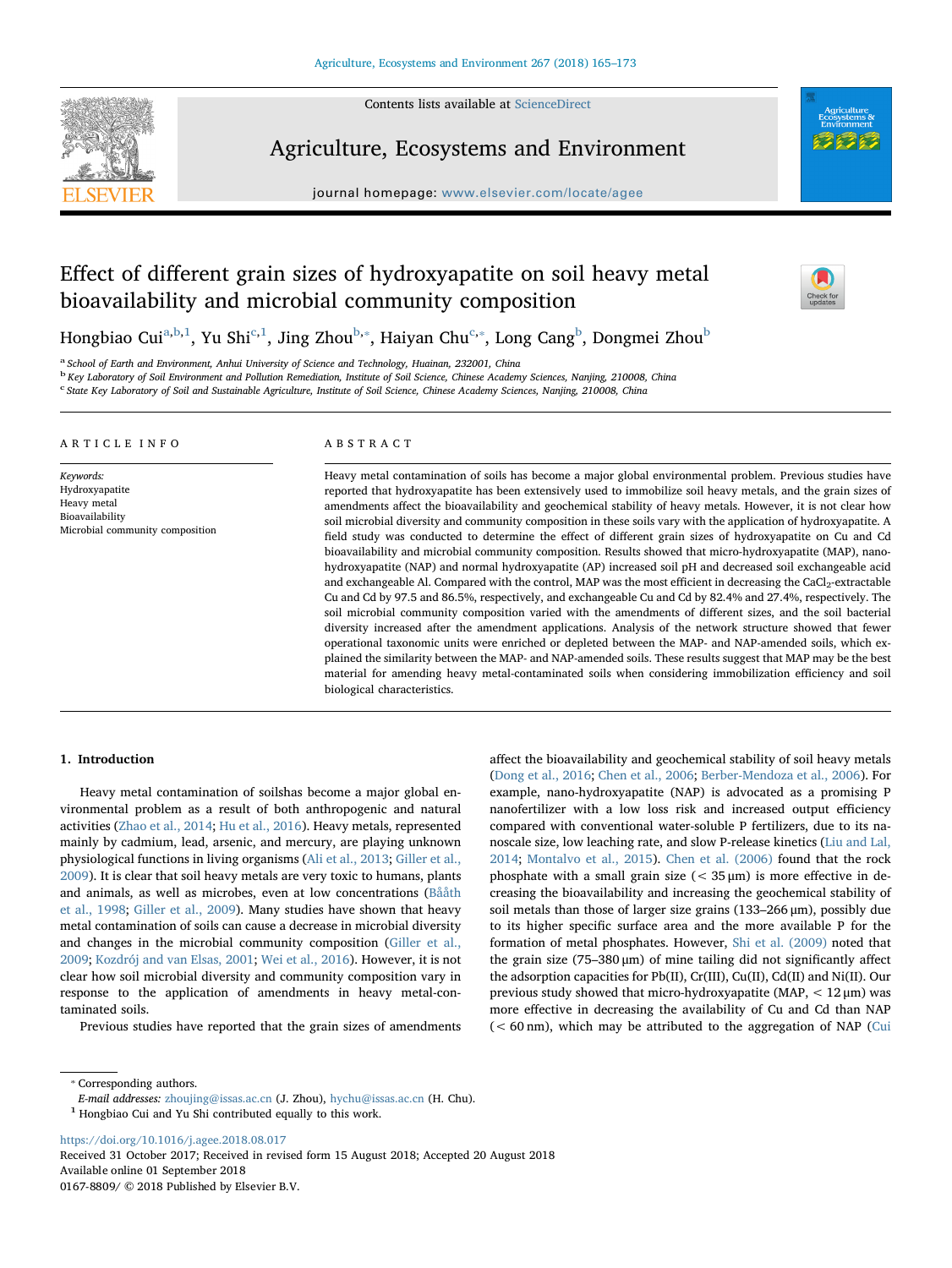[et al., 2013\)](#page--1-13). It may be also related to the different soil microbial activities with different grain sizes. However, we still do not understand how the different grain sizes of amendments influence the heavy metalcontaminated soil microbial diversity and community composition.

It is clear that soil is a biologically, physically, and chemically diverse entity that forms the basic substrate of terrestrial ecosystems ([Dominati et al., 2010\)](#page--1-14). Usually, soil microorganisms are more sensitive to heavy-metal stress than plants or soil macrofauna, and the microbiological properties of soil are expected to fulfill their potential as an indicator or index for monitoring soil pollution by heavy metals or other pollutants ([Brookes and McGrath, 1984](#page--1-15); [Zhang et al., 2010](#page--1-16)). Here, heavy-metal stress mainly refers to their bioavailability, that is, the biologically available chemical fraction (or pool) that can be taken up by an organism and react with its metabolism ([Tessier and Turner,](#page--1-17) [1995\)](#page--1-17). Hence, we suggest that the efficiency of remediation should be evaluated not only by chemical effects, but also biological effects, particularly in terms of microbes. Although some studies have investigated the remediation efficiency (chemical and biological effects) of hydroxyapatite, these investigations were carried out in the laboratory and failed to take into account the effects of hydroxyapatite with different grain sizes on soil microbial community composition. In our previous study, we found that MAP showed a more positive and stronger influence on soil catalase and urease activities than NAP ([Cui](#page--1-13) [et al., 2013](#page--1-13)). Moreover, [Wei et al. \(2016\)](#page--1-6) found that the soil bacterial diversity and community composition were altered after NAP application in an e-waste-contaminated soil. In particular, the percentage of Stenotrophomonas sp. and Bacteroides increased. Therefore, we suspect that the soil microbial community will show a positive response to MAP amendments and that the community composition may differ from other treatments.

In this study, we systemically investigated the effects of different grain sizes of hydroxyapatite on soil microbial community composition on a field scale. We hypothesized that hydroxyapatite amendments with a smaller grain size are more effective than those with larger grain sizes in decreasing Cu and Cd bioavailability, which in turn increase the soil microbial diversity and alter the microbial community composition.

## 2. Materials and methods

#### 2.1. Study site and experimental design

The study site is located in Guixi City (28°19′N, 117°12′E), Jiangxi Province, China (Fig. S1), close to a large smelter. It has been contaminated for more than 30 years since heavy metal-contaminated water was used to irrigate the farmland. The main pollutants of the contaminated agricultural field are Cu and Cd ([Li et al., 2009](#page--1-18)). The pH was 4.61 and the soil total carbon and cation exchange capacity content were 18.8 g  $kg^{-1}$  and 81.3 mmol  $kg^{-1}$ , respectively. The average concentrations of Cu and Cd were 605 mg kg $^{-1}$  and 880 μg kg $^{-1}$ , which were 12 and 2.93 times of the National Soil Environmental Quality Standard II (GB15618-1995), respectively. In 2010, crops and even weeds could not grow in the soil before the experiment. At present, the soil is no longer being polluted by contaminated irrigation water, but still suffers from acid rain, and dust emitted from local enterprises.

The experiment was carried out in a completely random plot design using four treatments with three replicates per treatment in November 2010. The four treatments were micro-hydroxyapatite (MAP), nanohydroxyapatite (NAP), normal hydroxyapatite (AP), and no amendment (control, CK). Each plot was  $2 \text{ m} \times 2 \text{ m}$  squares. Each amendment was mixed with the top soil (0–17 cm) in each plot using a harrow. The application rate for all amendments was 25.9 tons ha<sup> $-1$ </sup> (1.16%, w/w) based on previous studies ([Dong et al., 2016;](#page--1-7) [Cui et al., 2013](#page--1-13); [Wei et al.,](#page--1-6) [2016\)](#page--1-6). The soils were immediately irrigated with tap water (500 tons ha<sup>-1</sup>). After one week, a compound fertilizer (N:P<sub>2</sub>O<sub>5</sub>:K<sub>2</sub>O = 15:15:15, 0.83 ton ha $^{-1}$ ) was applied and ryegrass (0.05 ton ha $^{-1}$ ) sown in each plot. Ryegrass accompanied with fertilizers was sown each year from

2011 to 2013, but amendments were only applied in November 2010.

#### 2.2. Materials

MAP and NAP were obtained from Emperor Nano Material Co. Ltd (Nanjing, China) and AP was purchased from Hubei Nanzhang Changbai Mineralization Industry Co., Ltd (Hubei, China). Transmission electron microscopy imaging of the different grain sizes of hydroxyapatite indicated that the shapes of MAP, NAP, and AP were spherical, acicular, and bulk, respectively (Fig. S1). The pH of AP (9.05) was the highest, and MAP (7.72) and NAP (7.17) had similar pH values. Low concentrations of Cu (4.4–9.54 mg kg<sup>-1</sup>) and Cd (37.1–38.3 μg kg<sup>-1</sup>) were found in MAP, NAP, and AP, except for 1180 μg  $kg^{-1}$  Cd in AP (Table S1). The particle size of the three amendments followed the order NAP  $<$  MAP  $<$  AP, which was consistent with their specific surface areas.

Ryegrass Lolium multiflorum Lam. seeds were purchased from Nanjing Shenzhou Seeds Industry Co., Ltd., Nanjing, China. Ryegrass was selected because it is a suitable species for the revegetation of heavy metal-contaminated soils ([Bulbovas et al., 2015](#page--1-19)). Yellow foxtail Setaria glauca (Setaria pumila (Poir.) Roem. & Schult. subsp. pumila) is a native weed (not intentionally sown) in local farmland soil that grew with the application of alkaline amendments in our preliminary experiment.

#### 2.3. Sample collection

Ryegrass failed to establish in the control soil and only grew in the amended soils in 2011 and 2012. The ryegrass and S. glauca in each plot were harvested and removed from the soils during the experiment. However, ryegrass became extinct in 2013 in all treated soils, and only S. glauca could grow. The shoots of S. glauca were harvested on 5 November 2013. All plant samples were washed with tap water first and then with deionized water. Afterwards, the washed samples were oven dried at 80 °C for 24 h, and ground before analysis. The biomass and heavy metal uptake data for S. glauca are provided in the Supporting Information (Table S2).

Afterwards, soil samples (0–17 cm) were collected from three treatments plus the control (12 plots, 3 samples per plot). All samples were sieved to < 2 mm and divided into two subsamples: one subsample was stored at −40 °C for biological analysis, and the other subsample was allowed to dry at room temperature for chemical analysis. A reference soil (RS) was also collected from a nearby paddy field (28°14′ N, 117°05′ E) as a reference (Fig. S1).

## 2.4. Sample analysis

#### 2.4.1. Chemical analysis

The pH values of the soils and amendments were measured using a 10 g sample mixed with 25 ml of distilled water, which was stirred and left at room temperature (25 °C) for 0.5 h. The pH of the suspension was determined using a pH electrode (E-201-C, Shanghai Truelab Instrument Company, China). The Brunauer–Emmett–Teller (BET) specific surface areas of MAP, NAP, and AP were measured using the single-point BET  $(N_2)$  method (Micrometrics Accusorb 2100E, USA). Soil organic matter was analyzed based on Walkley's procedure ([Walkley and Black, 1934\)](#page--1-20). Available nitrogen (N) and phosphate (P) of the soil were measured according to [Page et al. \(1982\)](#page--1-21) and [Olsen et al.](#page--1-22) [\(1954\),](#page--1-22) respectively. The ammonium acetate  $(CH_3COONH_4)$  extractable available potassium (K) was analyzed using a flame spectrometer [\(Pratt, 1965\)](#page--1-23). Soil cation exchange capacity (CEC) was measured using the ammonium acetate method [\(Pansu and Gautheyrou, 2006](#page--1-24)). Soil exchangeable acidity and aluminum (Al) were extracted with 1.0 mol L−<sup>1</sup> KCl, followed by titration with standard NaOH solution in an N2 atmosphere [\(Pansu and Gautheyrou, 2006](#page--1-24)). The total Cu, Cd, and Zn of the soils and amendments were determined using a flame or